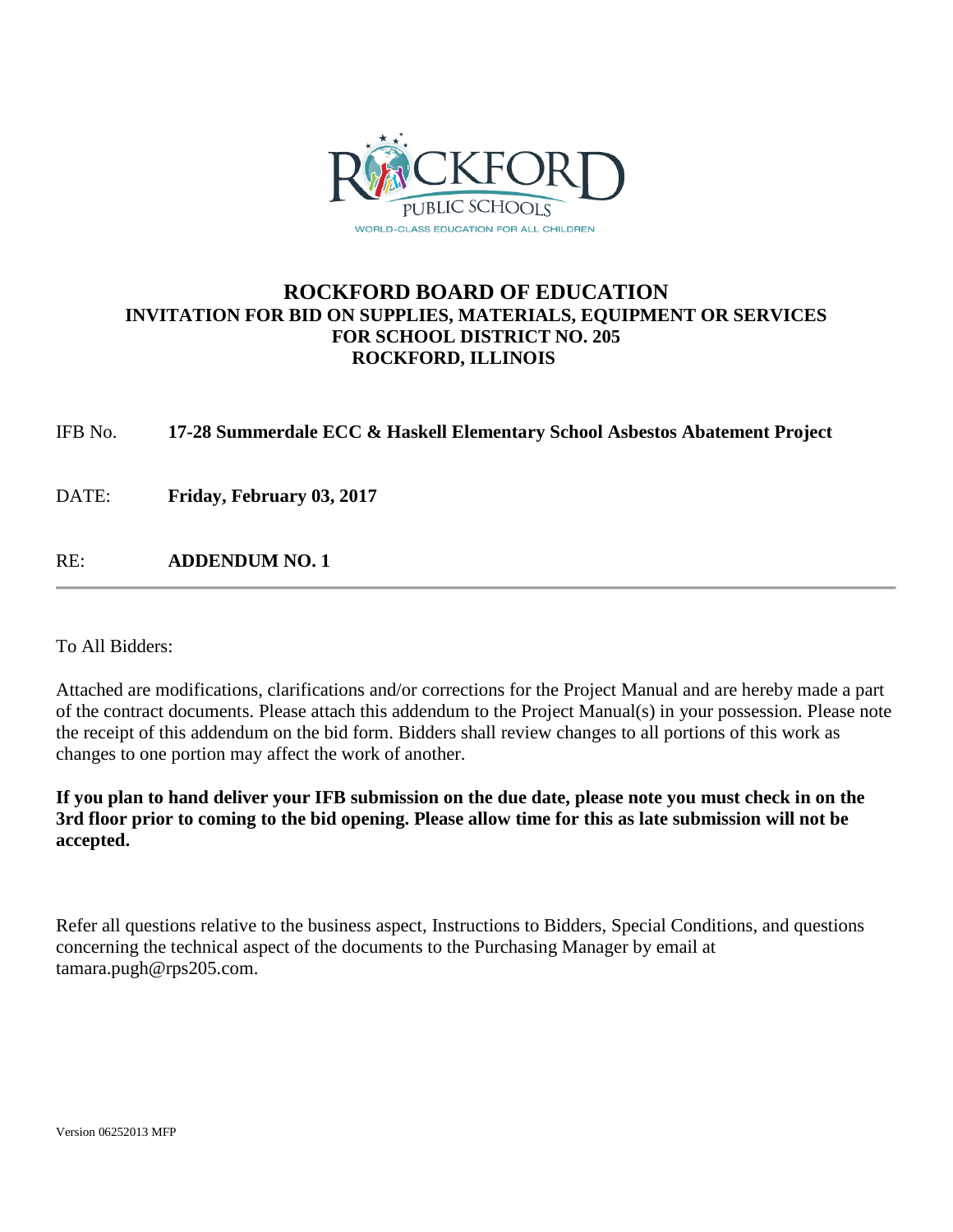Carnow, Conibear & Assoc., Ltd. **Environmental Consulting Services** 600 W. Van Buren St., Suite 500, Chicago, IL 60607 t: 312.782.4486 f: 312.782.5145 www.ccaltd.com



**DATE: FEBRUARY 3, 2017**

**TO: ALL BIDDERS**

#### **SUBJECT: ADDENDUM NO. 1 TO THE BIDDING DOCUMENTS ASBESTOS ABATEMENT AT SUMMERDALE EARLY CHILDHOOD CENTER & HASKELL YEAR ROUND SCHOOL**

PROJECT MANUAL FOR THE ROCKFORD PUBLIC SCHOOLS ASBESTOS ABATEMENT AT SUMMERDALE ECC & HASKELL YEAR ROUND SCHOOL CARNOW CONIBEAR PROJECT NUMBERS A139670080 (Summerdale) A139670081 (Haskell)

This addendum forms a part to the bidding and contract documents and modifies the original bidding documents, dated January 16, 2017. **ALL CONTRACTORS SHALL ACKNOWLEDGE WRITTEN RECEIPT OF THIS ADDENDUM ON THEIR BID FORM. FAILURE TO DO SO SHALL SUBJECT BIDDER TO DISQUALIFICATION.** \*\*\*\*\*\*\*\*\*\*\*\*\*\*\*\*\*\*\*\*\*\*\*\*\*\*\*\*\*\*\*\*\*\*\*\*\*\*\*\*\*\*\*\*\*\*\*\*\*\*\*\*\*\*\*\*\*\*\*\*\*\*\*\*\*\*\*\*\*\*\*\*\*\*\*\*\*\*\*\*\*\*\*\*\*\*\*\*\*\*\*\*\*\*\*\*\*\*\*\*\*\*\*\*\*\*\*\*

#### GENERAL ITEMS

See attached Agenda See attached Sign in Sheet

#### BID FORM

Replace bid form with addendum #1 Bid Form. Addendum #1 Bid Form includes revised language for Price Item B.

Except as modified herein, addendum No. 1 and Project Manual dated January 16, 2017 remain in full force and effect. February 8, 2017 Bid due date not affected by this addendum.

Sincerely,

#### **CARNOW, CONIBEAR & ASSOC., LTD.**

John Mr. Dobby

John M. Dobby, CIH, CSP Project Designer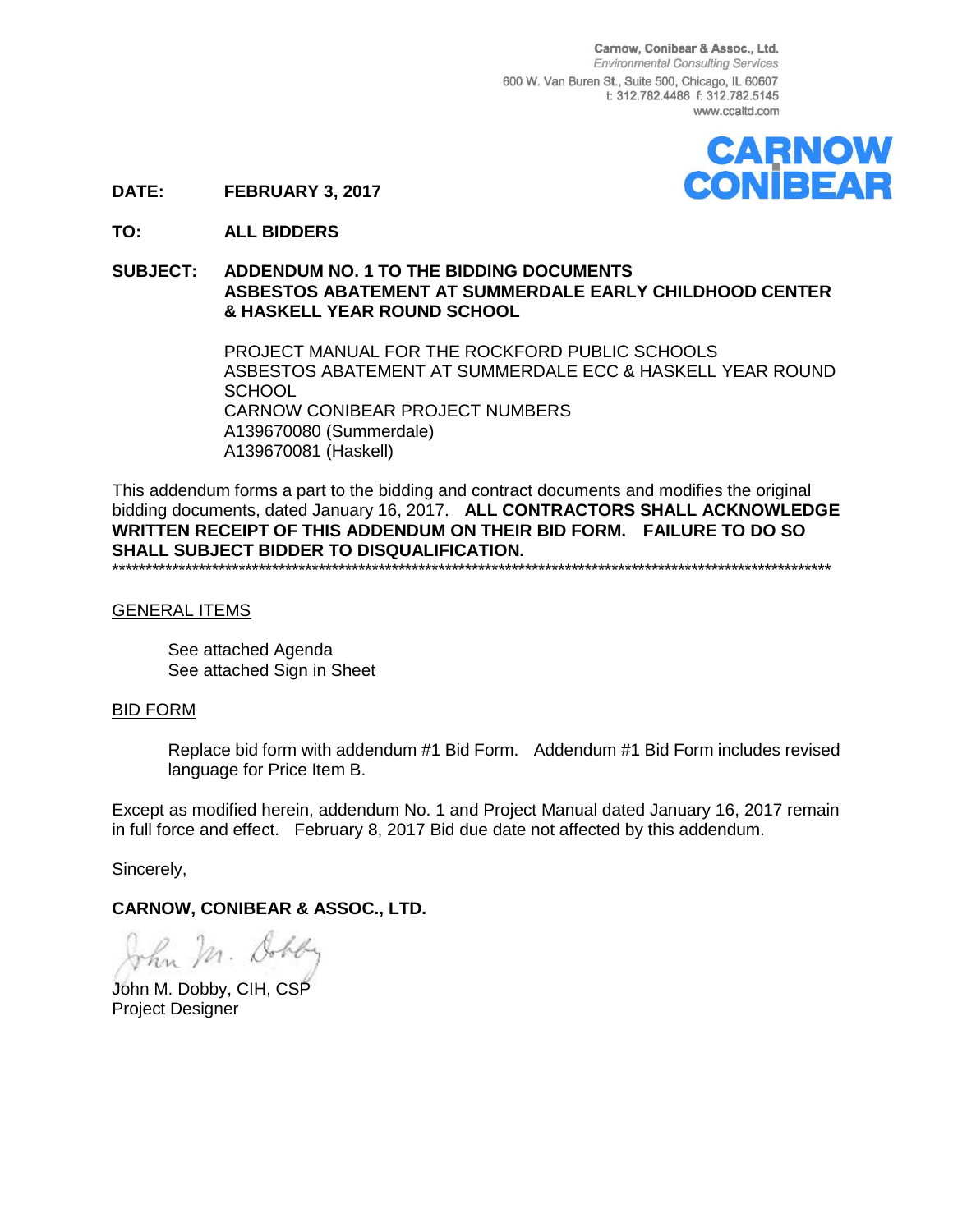# **AGENDA**

## **MANDATORY PRE BID MEETING Rockford Public School District #205 Asbestos Abatement at Summerdale Early Childhood Center &**

# **Haskell Elementary School**

LOCATION: Summerdale ECC 3320 Glenwood Ave., Rockford, Illinois 61101 PRE-BID DATE & TIME: Tuesday January 31, 2017 @ 3:00 PM

### **A. INTRODUCTION**

- 1. Meeting Sign-in Sheet
- 2. Date / Time / Place of Bid Opening \* Bids Due on Wednesday February 8, 2017 @ 1:00 pm (CST) Rockford Public Schools – District 205 501 Seventh Street- 6th Floor Rockford, Illinois 61104
	- \* Refer to specifications front end documents for additional information

| 3. Owner: Rockford Public School District # 205 |                  |                         |
|-------------------------------------------------|------------------|-------------------------|
| a. Tamara Pugh, RPS Dist. #205                  | $(815)$ 966-3096 | Tamara.pugh@rps205.com  |
| <b>Purchasing Dept</b>                          |                  |                         |
| b. Guy Carynski - RPS Dist. #205                |                  |                         |
| Environmental Coordinator                       | $(815)$ 966-3016 | Guy.carynski@rps205.com |
| 4. Environmental Consultant:                    |                  |                         |
| Carnow Conibear & Assoc., Ltd.                  |                  |                         |
| a. Mr. Daniel Juneau                            | (312) 762-2935   | DJuneau@ccaltd.com      |
| b. Mr. Doug McCormick                           | (312)-762-2919   | DMcCormick@ccaltd.com   |
|                                                 |                  |                         |

### **B. PROJECT PROCEDURES**

- 1. Bid Date/Time: Wednesday February 8, 2017 @ 1:00 pm
- 2. Bid RFI Procedure Email Only All correspondence MUST be sent to Tamara Pugh.

Last RFI submittal date February 3, 2017 4:30 pm (CST)

No Addenda intended to be issued after Monday February 6, 2016 4:30 pm (CST)

3. Abatement Bid Documents – Abatement Project Manual Date January 16, 2017 and AOR Drawings dated November 23, 2016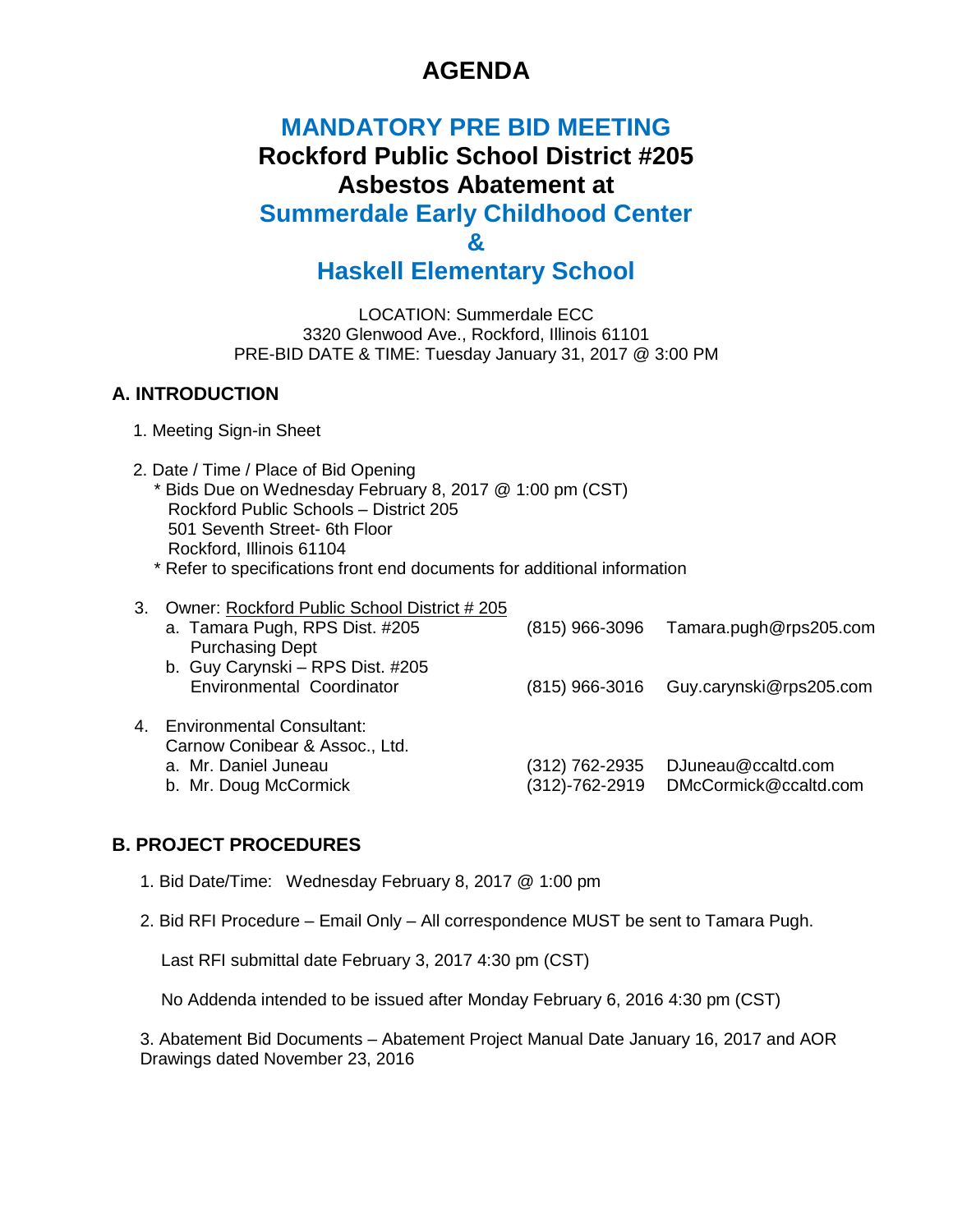## **AGENDA**

## **MANDATORY PRE BID MEETING Rockford Public School District #205 Asbestos Abatement at Summerdale Early Childhood Center & Haskell Elementary School**

#### **B. PROJECT PROCEDURES (continued)**

- 4. Bidding Requirements a. Bid Form
	- \* Base Bid Item A (Summerdale ECC) & Item B (Haskell)
- 5. 5% Bid Bond or a Cashier's Check MUST Accompany the Bid NOTE: Bid Bond or Cashier's Check made payable to the Owner
- 6. Performance & Payment Bond Required 100% of Contract Award
- 7. No Alternates or Unit Pricing included in Bid
- 8. Addenda Status No Addenda issued as of January 31, 2017
- 10. Faxed/Emailed Bids Will **NOT** Be Accepted
- 11. Nothing stated at the Pre-Bid meeting or any verbal/email/fax communication from anyone will change the project documents. Change to Project documents can only be made via Addendum issued by RPS 205 prior to Bid

#### **C. SCHEDULE**

| * Board Meeting | <b>February 14, 2017</b>                        |
|-----------------|-------------------------------------------------|
| * Award Letter  | Anticipated February 15, 2017                   |
| * Abatement     | Begin Window Abatement immediately upon RPS 205 |
|                 | Summer Break.                                   |

Anticipated Start Date for Summer 2016 is June 5, 2017 Start Dates may be modified to support district weather days

Abatement contractor shall perform abatement as necessary to support the removal of 15 windows per day.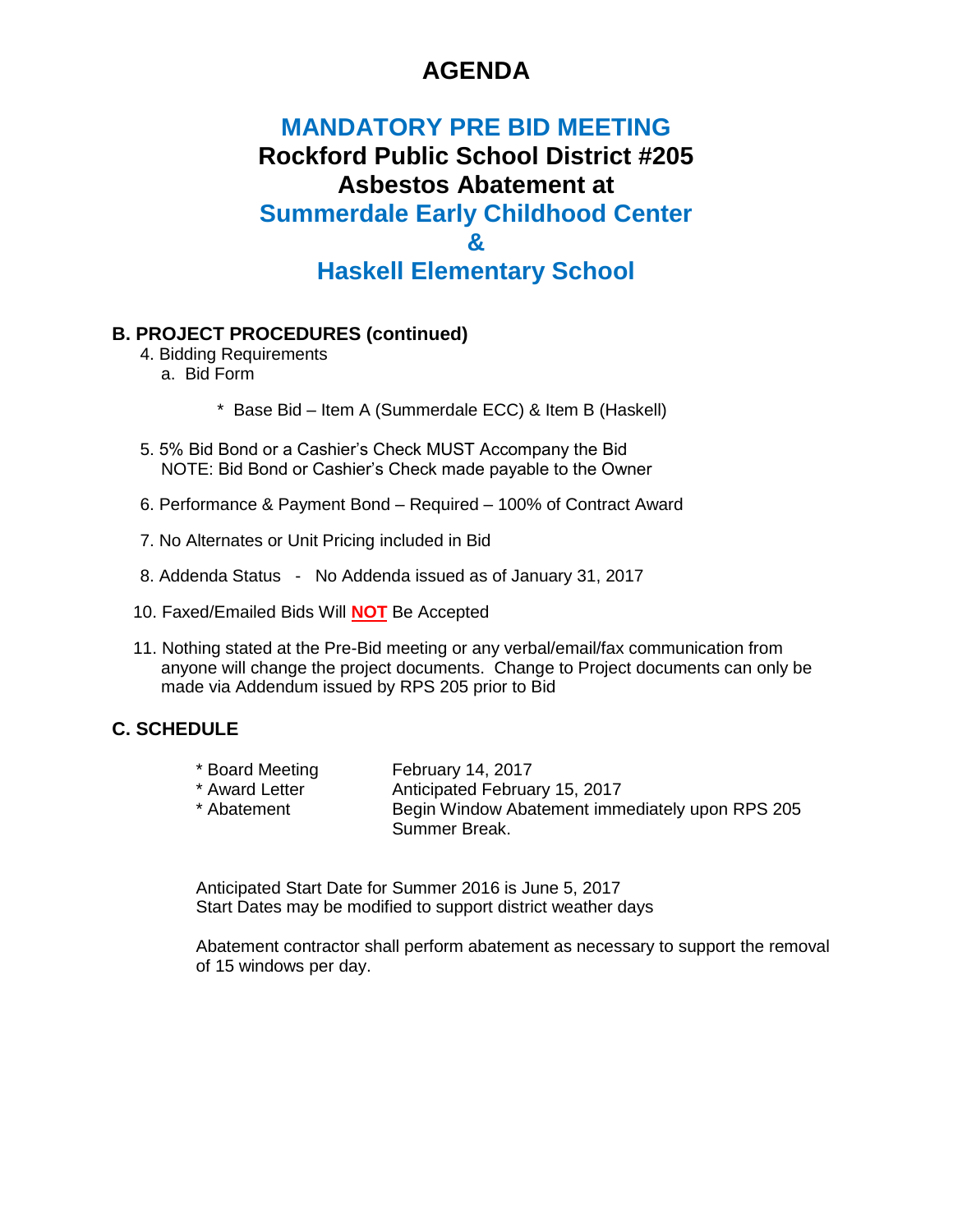# **AGENDA**

# **MANDATORY PRE BID MEETING Rockford Public School District #205 Asbestos Abatement at Summerdale Early Childhood Center & Haskell Elementary School**

### **D. PROJECT OVERVIEW**

Project Scope - Summerdale ECC Asbestos Abatement

- Window/Door System Removal and Abatement of Associated Caulk/Glazing
- Remove windows to the exterior only. Seal interior prior to Demo
- Establish regulated work area on the exterior and restrict to abatement team only
- Abatement includes (See Drawings for details)
	- Removal of all interior window treatments (Note Select Salvage Areas)
	- Removal and set aside of window A/C Units (See AOR Drawings)
	- Removal of any associated MEP (See AOR Drawings)
	- Removal of existing screens, wood trim and wood framing (See AOR Drawings)
	- Board up of Window/Door openings

Project Scope – Haskell Year Round School Asbestos Abatement

- Window System Removal and Abatement of Associated Caulk/Glazing
- Remove windows to the exterior only. Seal interior prior to Demo
- Establish regulated work area on the exterior and restrict to abatement team only
- Abatement includes (See Drawings for details)
	- Removal of all interior window treatments (Note Select Salvage Areas)
	- Removal and set aside of window A/C Units (See AOR Drawings)
	- Removal of any associated MEP (See AOR Drawings)

• Removal of existing screens, wood trim and wood framing (See AOR Drawings) Board up of Window openings

Other (See Drawings for Details) Contractor Parking Requirements Staging / Material Storage Requirements Access / Use of Building and/or Site Use of Utilities – Power & Water Working on Site (Site Noise, Safety, Hours Requirements)

Abatement Contractor must maintain schedule as required by Window Contractor. Should adverse weather prevent work to progress on any given day, abatement contractor shall be responsible to work extended hours and/or weekends to maintain schedule.

### **E. GENERAL QUESTIONS**

### **F. WALK THRU**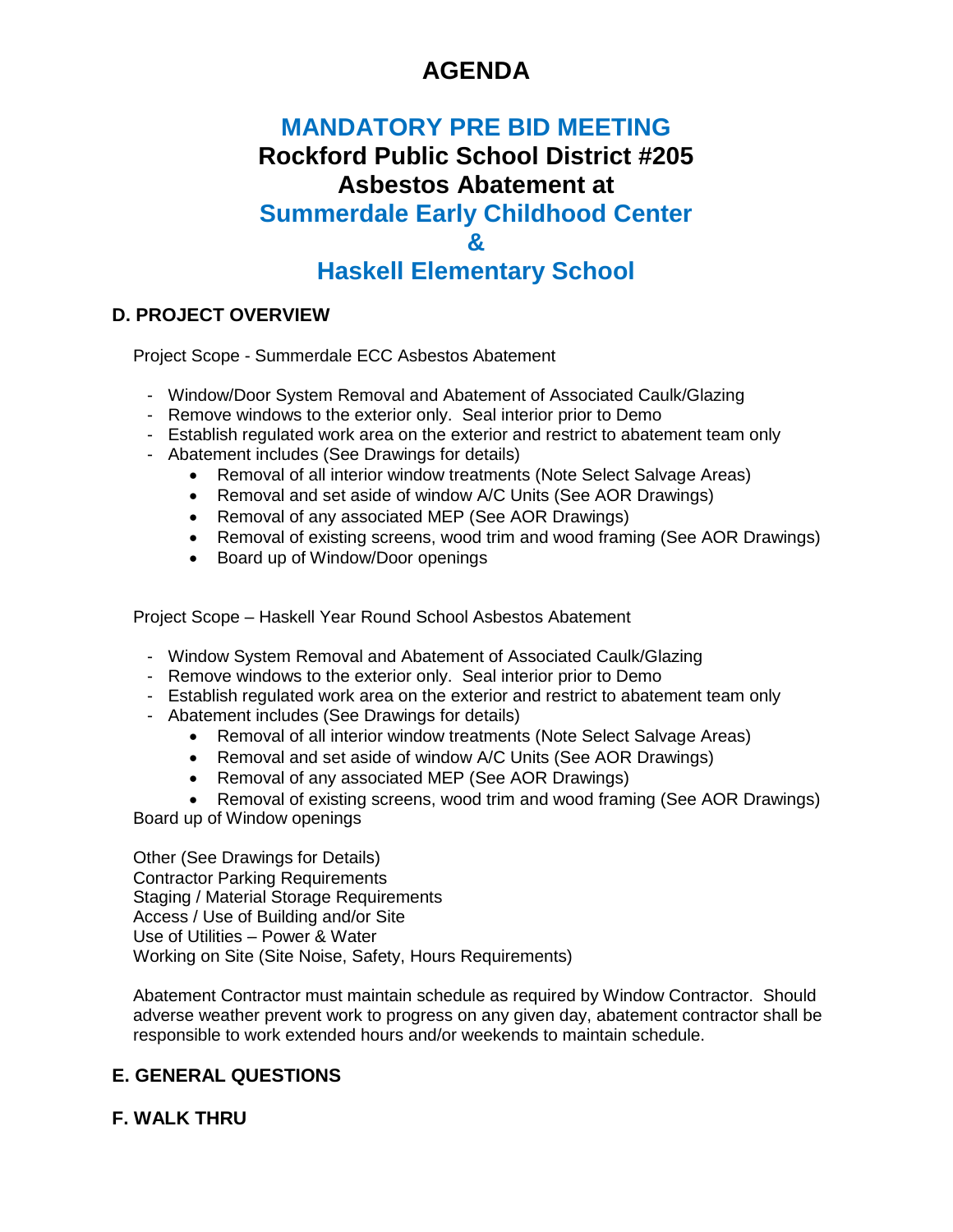### PRE-BID CONFERENCE OPENING STATEMENT

Welcome to the mandatory pre-bid conference for IFB 17-28 Summerdale ECC & Haskell Elementary School Asbestos Abatement Project for the Rockford Public Schools.

The purpose of this meeting is to receive input, comments, questions, clarifications and suggested changes relative to this solicitation. As a reminder, the only acceptable changes to the Bid/RFP are formal Addendums published by the RPS Purchasing department. Additionally, the Addendum may address other issues identified by the School District.

The goal of today's meeting is to increase your knowledge of the solicitation as it is written and provide an information mechanisim in which you may advise the School District of any changes it should make. Consequently, any changes you wish the Rockford Public Schools to consider must be submitted in writing to the Purchasing department before the deadline as expressed in the solicitation.

We will try to answer as many of the questions as possible. If we cannot answer a question today, we will defer that answer to the published Addendum. Additionally, minutes from this pre-bid conference will be published in the Addendum.

- $\triangleright$  Bid Opening is scheduled for Wednesday, February 8, 2017 at 1:00 pm Rockford Board of Education, 6th floor Conference Room. Late bids will not be accepted. Faxed or emailed bids will not be accepted.
- $\triangleright$  Board Approval February 14, 2017
- $\triangleright$  Bid RFI Procedures Email Only All correspondence during the bid process MUST be sent to Tamara Pugh, Purchasing Manager at [tamara.pugh@rps205.com](mailto:tamara.pugh@rps205.com) Last RFI will be accepted until February  $3^{rd}$  at 4:30 pm. Last addendum will be issued by February  $6^{th}$  at 4:30 pm.
- $\triangleright$  Addendums will be emailed to all attendees at the pre-bid conference, posted on the RPS website, Demand Star and the 3 printing companies.
- $\triangleright$  PLEASE reference the REQUIRED FORMS CHECK LIST for all documents that must be submitted with your bid offer form. All forms must be properly completed, signed and submitted or your bid will be deemed non-responsive. 5% Bid bond for the Base bid to be included.

I will turn it over to the Project Manager for summary of the project.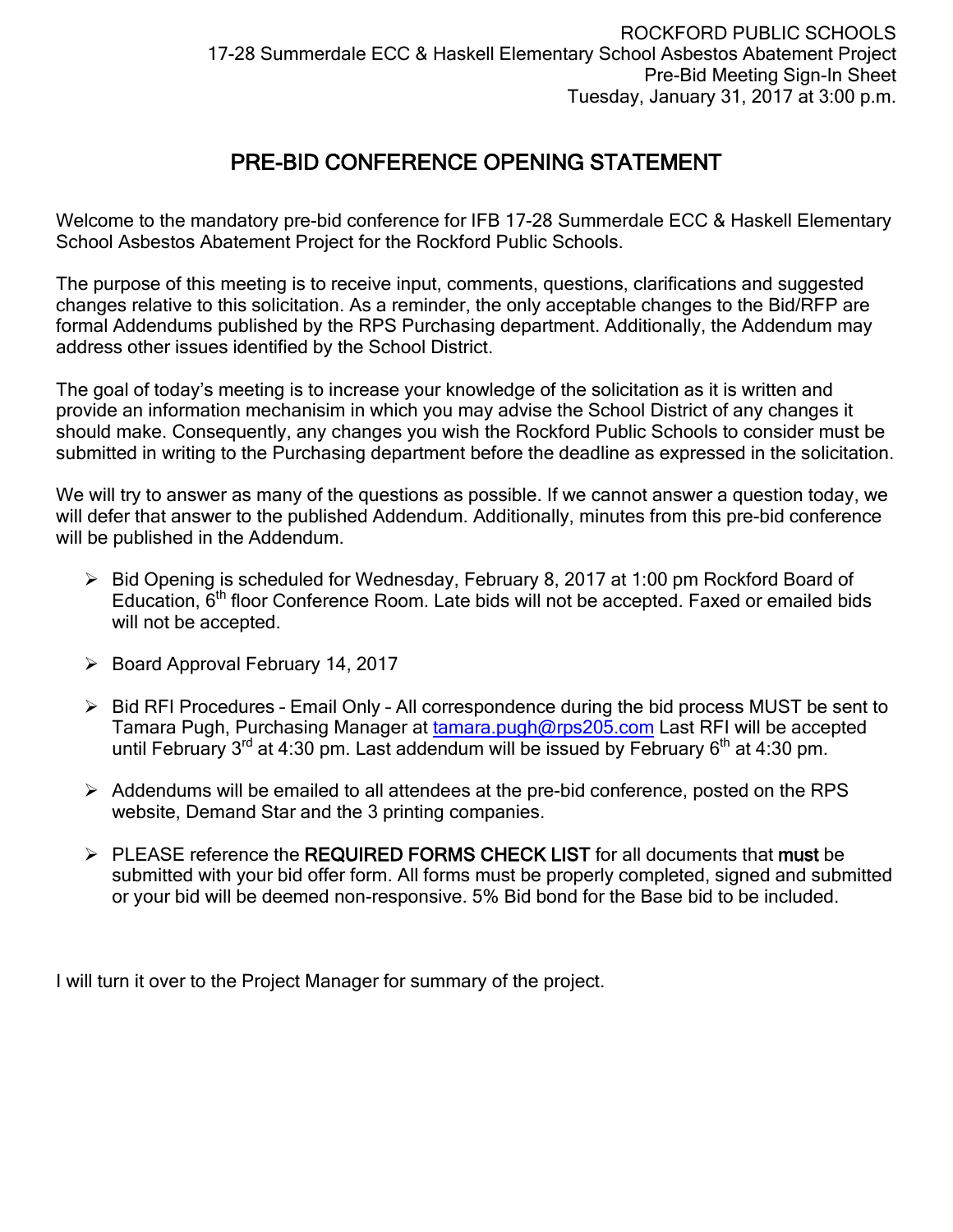| Pre-Bid Meeting Sign-In Sheet<br>Tuesday, January 31, 2017 at 3:00 p.m.<br>ROCKFORD PUBLIC SCHOOLS |                                                                      |                               |                                                      |                                            | E-mail              |                                                           | OIFAXCORP, VEI<br>dMZZHOA@                              |                                                                     | Maxazuniversalco.nd                      | $8156756683$ Tim Gholian indicom | echristianeeia It com      |                                   |                                                                |
|----------------------------------------------------------------------------------------------------|----------------------------------------------------------------------|-------------------------------|------------------------------------------------------|--------------------------------------------|---------------------|-----------------------------------------------------------|---------------------------------------------------------|---------------------------------------------------------------------|------------------------------------------|----------------------------------|----------------------------|-----------------------------------|----------------------------------------------------------------|
|                                                                                                    |                                                                      |                               |                                                      |                                            | Telephone           |                                                           | $773 - 489 - 4170$                                      |                                                                     | $2525 - 852$                             |                                  | $312286 - 128$             | 3127622925                        |                                                                |
| 17-28 Summerdale ECC & Haskell Elementary School Asbestos Abatement Project                        | RACKFORT<br>WORLD-OLASS EDUCATION FOR ALL CHILDREN<br>PUBLIC SCHOOLS | PRE-BID MEETING SIGN-IN SHEET | Haskell Elementary School Asbestos Abatement Project | January 31, 2017 3:00 pm (CST)<br>Tuesday, | Company Address     | 900 Haviy Truman Paraday (989) 684-585 Esta edgressoc con | $2441$ N LEAVITT ST, CHICAGO 60597                      | 9620 Industrial Dr St. John IN 219-627. Solo blughe Ceprovisionated | Lenort IL<br>$loif \n5\nth \ b.$<br>1345 | 7504 Meyer, Spin, Grove          | Coo W Ven Virra            | Chicago Suren 4, Sit 500 Chicago  | 5316 W 124th 51. ALS. 2 TOB3 78. 552.3632 Wike @ Coveren. Conn |
|                                                                                                    |                                                                      |                               | IFB # 17-28 Summerdale ECC &                         |                                            | <b>Company Name</b> | JOID + ASCOCILIES                                         | COIFAX CORPORTION                                       | Erwinometal Assurance                                               | Vinversal Asbesses Kennow                | Holian                           | Curnow Con Dear            | Cumon Combrar & teror.            | $_8$ WIKE HONAN COVE REMEDIATION                               |
|                                                                                                    |                                                                      |                               |                                                      |                                            | Printed Name        | PeliciaRivoic<br>$\mathbf{r}$                             | $\widetilde{\mathbb{Z}}$<br>WE MAZUCA<br>$\overline{a}$ | Chuck Gange<br>S                                                    | $\widehat{\mathbb{F}}$<br>4 Max Gagamun  | E<br>im Holian<br>ဖာ             | Erran Christian<br>$\circ$ | Demich Survenus<br>$\overline{r}$ |                                                                |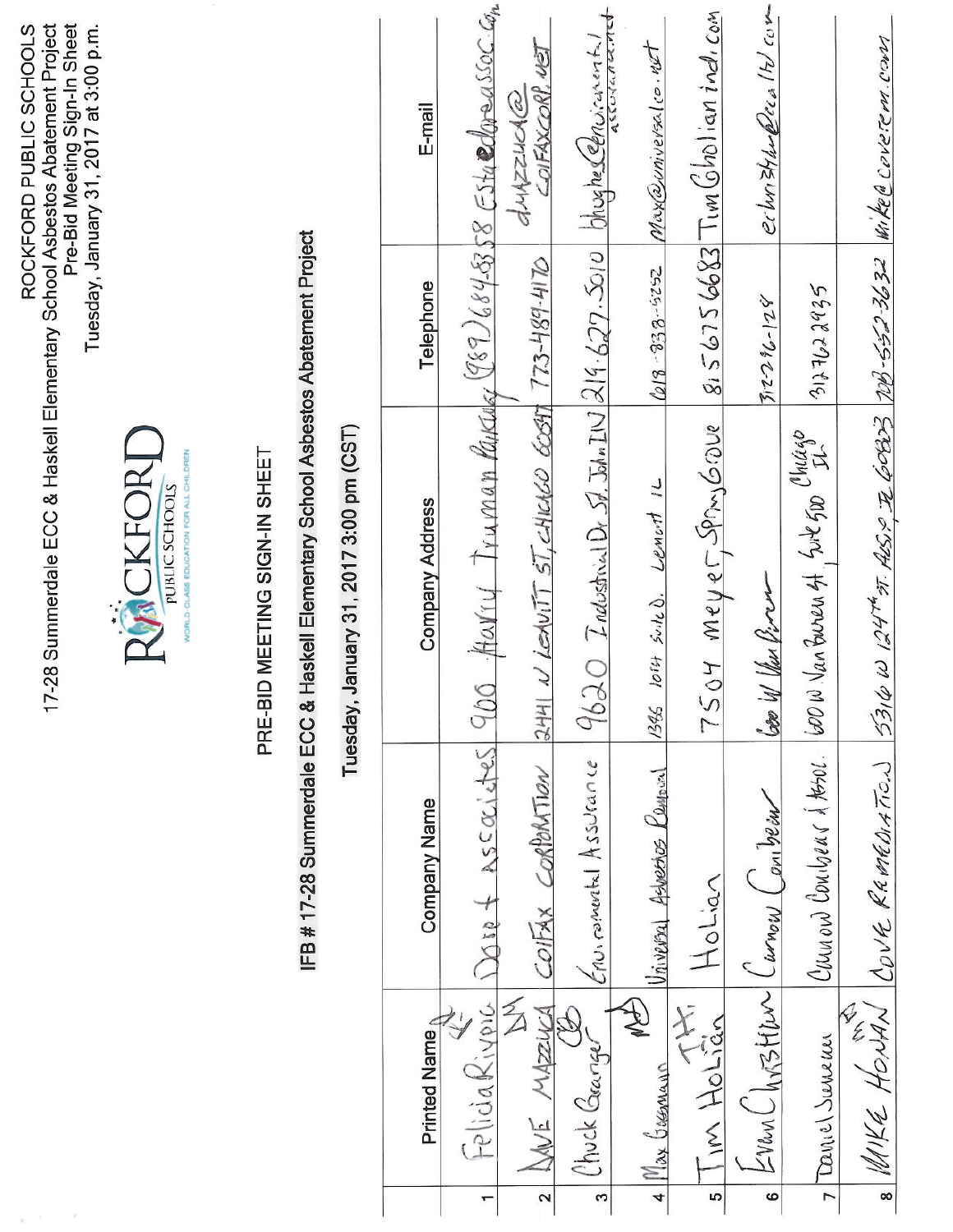|                 |                                   |                                         | 7-28 Summerdale ECC & Haskell Elementary School Asbestos Abatement Project                                                     |                    | Pre-Bid Meeting Sign-In Sheet<br>Tuesday, January 31, 2017 at 3:00 p.m.<br>ROCKFORD PUBLIC SCHOOLS |
|-----------------|-----------------------------------|-----------------------------------------|--------------------------------------------------------------------------------------------------------------------------------|--------------------|----------------------------------------------------------------------------------------------------|
|                 | <b>Printed Name</b>               | <b>Company Name</b>                     | <b>Company Address</b>                                                                                                         | Telephone          | E-mail                                                                                             |
| ၜ               |                                   | Komusz<br>Stopowskick? Husar Abatemont4 | 10215 Franklin Avenue<br>Franklin Purk IL GO131                                                                                |                    | 708 983-4271 Tomas2. 20544 1099 mail                                                               |
| $\overline{10}$ | $\mathbb{D}$<br>Jeven             | cos C <sub>o</sub>                      | $\begin{array}{lll}\n\text{3960} & \text{Echm}\rho\text{s.} & \text{C+} \\ \text{Area} & \text{R} & \text{60504}\n\end{array}$ | $630 - 862 - 2600$ | $j$ porter else. com                                                                               |
| $\mathbf{r}$    | $\frac{1}{2}$<br>Banke<br>$J$ osh | $\beta$ bel $\ell$ os Services          | Arrow R 60504<br>By West End Dr<br>Cilberts, Il Lor34                                                                          | 0118285722         | Josh@abelpl <sup>1</sup> st<br>Josh@abelpl <sup>1</sup> st<br>Cen                                  |
| 12              | $644$ Carywski 1.                 | Soc 502.                                | 1967 Kishwaukee St. Rockford, IL 815 490-4106 guy.carynskild RPS205.                                                           |                    |                                                                                                    |
| $\frac{1}{2}$   |                                   |                                         |                                                                                                                                |                    |                                                                                                    |
| $\overline{1}$  |                                   |                                         |                                                                                                                                |                    |                                                                                                    |
| 15              |                                   |                                         |                                                                                                                                |                    |                                                                                                    |
| 16              |                                   |                                         |                                                                                                                                |                    |                                                                                                    |
| 17              |                                   |                                         |                                                                                                                                |                    |                                                                                                    |
| $\frac{8}{2}$   |                                   |                                         |                                                                                                                                |                    |                                                                                                    |
| $\overline{9}$  |                                   |                                         |                                                                                                                                |                    |                                                                                                    |
| $\frac{20}{2}$  |                                   |                                         |                                                                                                                                |                    |                                                                                                    |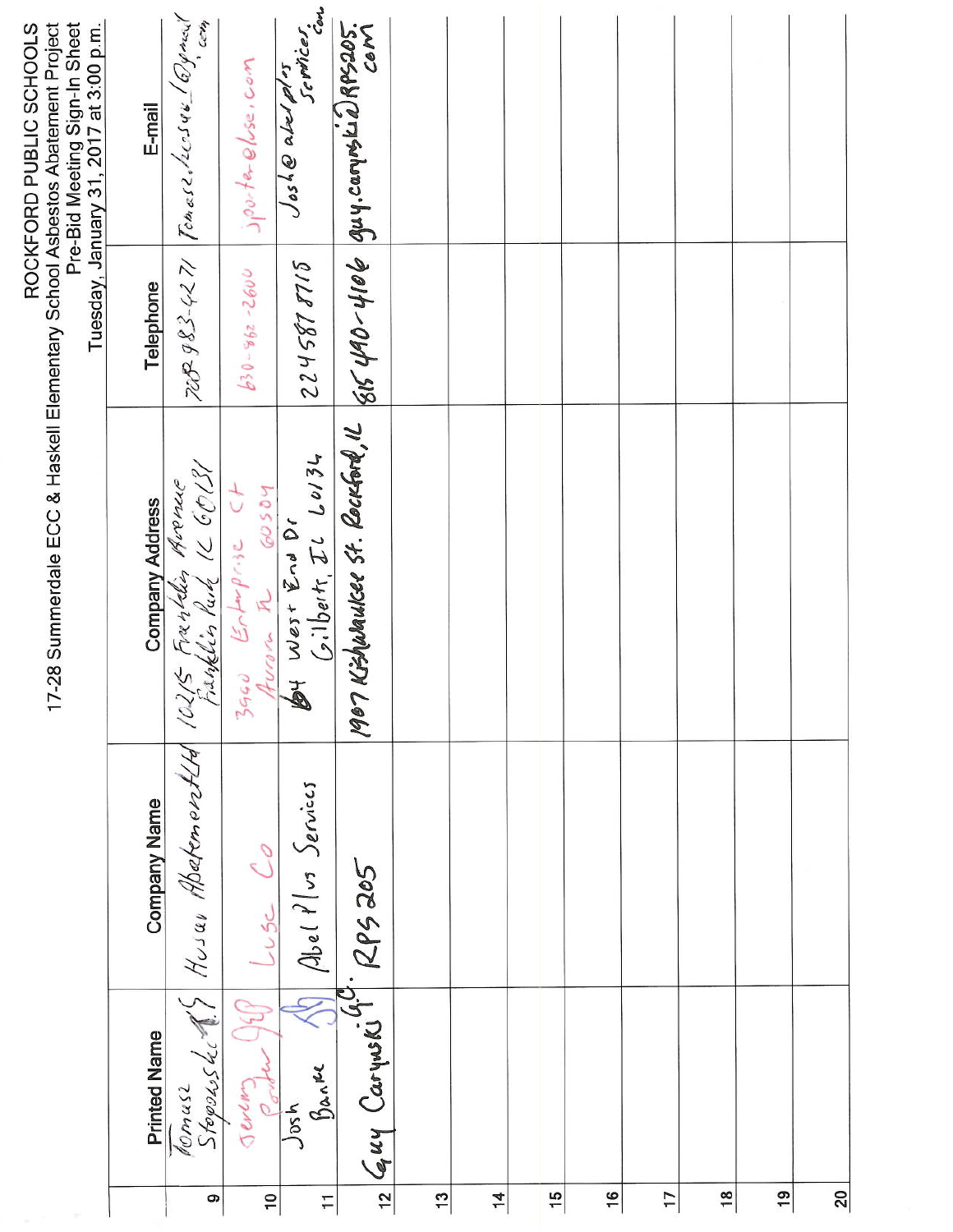### **Rockford Public Schools 205 Asbestos Abatement for Window Replacement Summerdale School & Haskell School**

|          | <b>SPECIFICATION SECTION 0300 BID FORM</b>                                                                                                                                                                                                                                                                                                                                                                                                                                                                                             |
|----------|----------------------------------------------------------------------------------------------------------------------------------------------------------------------------------------------------------------------------------------------------------------------------------------------------------------------------------------------------------------------------------------------------------------------------------------------------------------------------------------------------------------------------------------|
| PROJECT: | Asbestos Abatement for Window Replacement at Summerdale Early Chilhood Center and Haskell Year-Round<br>Academy                                                                                                                                                                                                                                                                                                                                                                                                                        |
|          | SCHOOL DISTRICT: Rockford Public Schools - District #205                                                                                                                                                                                                                                                                                                                                                                                                                                                                               |
|          | ENVIRONMENTAL CONSULTANT: Carnow, Conibear & Assoc., Ltd.                                                                                                                                                                                                                                                                                                                                                                                                                                                                              |
| TO:      | Rockford Board of Education<br>School District No. 205<br>Rockford, Illinois                                                                                                                                                                                                                                                                                                                                                                                                                                                           |
| FROM:    | <u> 1989 - Johann Barbara, martin amerikan basal da</u><br>(Bidder)                                                                                                                                                                                                                                                                                                                                                                                                                                                                    |
|          |                                                                                                                                                                                                                                                                                                                                                                                                                                                                                                                                        |
|          | Having carefully examined the Contract Documents dated January 16, 2017 and all addenda issued by the<br>Rockford Public Schools - District #205, receipt of which is hereby acknowledged:<br>Addendum No.: _________<br>Addendum No.: _________<br>Addendum No.: 1997                                                                                                                                                                                                                                                                 |
|          | and having inspected the Site of the Work and become familiar with the conditions affecting the cost of the Work<br>and with the requirements of the Contract, the undersigned hereby proposes to furnish all labor, tools, materials,<br>permits, notifications, accessories, transportation and other work necessary to perform and, within the specified<br>Time for Performance, complete in a workman like manner the Work, as required by and in strict accordance with<br>the Contract Documents, for the total sum as follows: |

NOTE: BIDDER MUST FILL IN NUMERICAL FIGURE FOR ALL ITEM #s BELOW OR BID SHALL BE DISQUALIFIED.

| Item # | <b>Base Bid Items:</b>                                            | Cost: |
|--------|-------------------------------------------------------------------|-------|
|        |                                                                   |       |
| Α.     | Asbestos Abatement for Window Replacement at Summerdale School    | \$.   |
| В.     | Asbestos Abatement for Window Replacement at Haskell School       | -S    |
| C.     | Total Cost with any Discounts if both Bid Items (A+B) are awarded | £.    |

#### **Total Bid (Item C)**

 $\frac{1}{2}$